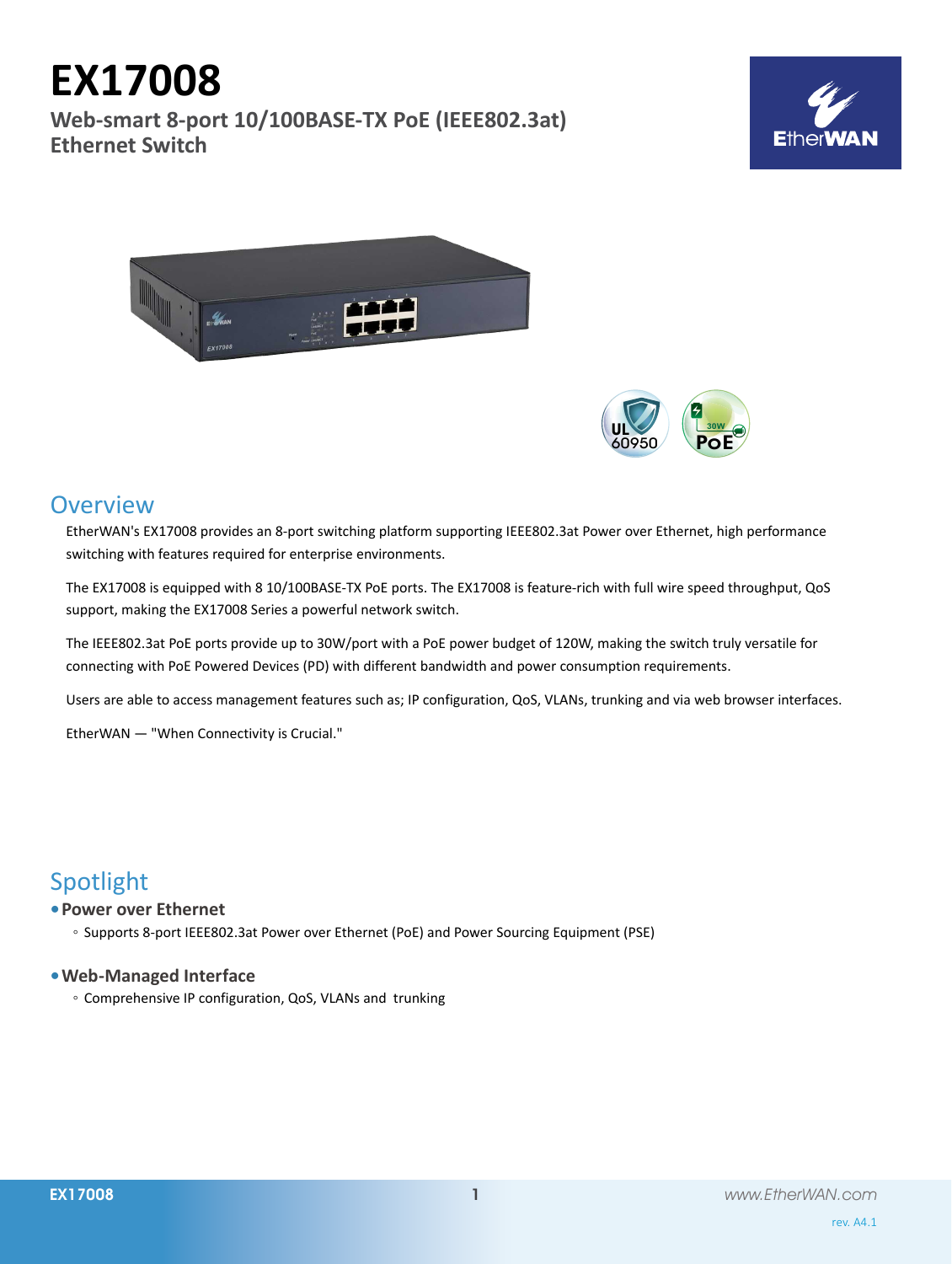# Hardware Specifications

## **Technology**

#### **Standards**

- • IEEE802.3 10BASE-T
- • IEEE802.3u 100BASE-TX/100BASE-FX
- • IEEE802.3x, Full duplex and flow control
- • IEEE802.3af/at Power over Ethernet

#### **Forward and Filtering Rate**

- 14,880pps for 10Mbps
- • 148,810pps for 100Mbps

#### **Packet Buffer Memory**

• 1.625Mbits

#### **Processing Type**

- • Store-and-Forward
- • Auto Negotiation
- • Half-duplex back-pressure and IEEE802.3x full-duplex flow control
- • Auto MDI/MDIX
- **Address Table Size**

#### • 4K MAC addresses

#### **Power**

#### **Input Voltage**

• 100 to 240VAC, 50/60Hz

#### **Power Consumption**

- • Device: Max. 5.8W (without PoE)
- PoE power budget: 120W Max.

#### **PoE Technology**

• Alternative A Pins 1/2(+), 3/6(-)

- **PoE Power Output**
- • IEEE802.3at: up to 30W/port, 50 57VDC, 600mA Max.

### **Mechanical**

#### **Casing**

• Metal Case

#### **Dimensions**

• 266 x 160 x 44mm (W x D x H) (10.47" x 6.30" x 1.73")

#### **Weight**

• 1.4Kg (3.08lbs.)

#### **Installation** • Desktop, Rack Mounting

#### **Interface**

#### **Ethernet Port**

• 10/100BASE-TX: 8 PoE ports

#### **LED Indicators**

- • Per Unit: Power Status
- • Per Port: Link/Activity
- • Per port PoE: Act/status

#### **Environment**

#### **Operating Temperature**

• 0 to 45°C (32 to 113°F)

### **Storage Temperature**

- -10 to 70°C (14 to 158°F)
- **Ambient Relative Humidity** • 10% to 95% (non-condensing)

### **Regulatory Approvals**

#### **ISO**

• Manufactured in an ISO 9001 facility

#### **Safety**

#### **UL 60950**

**Emission Compliance**

### **FCC Part 15 Class A CE mark Class A**